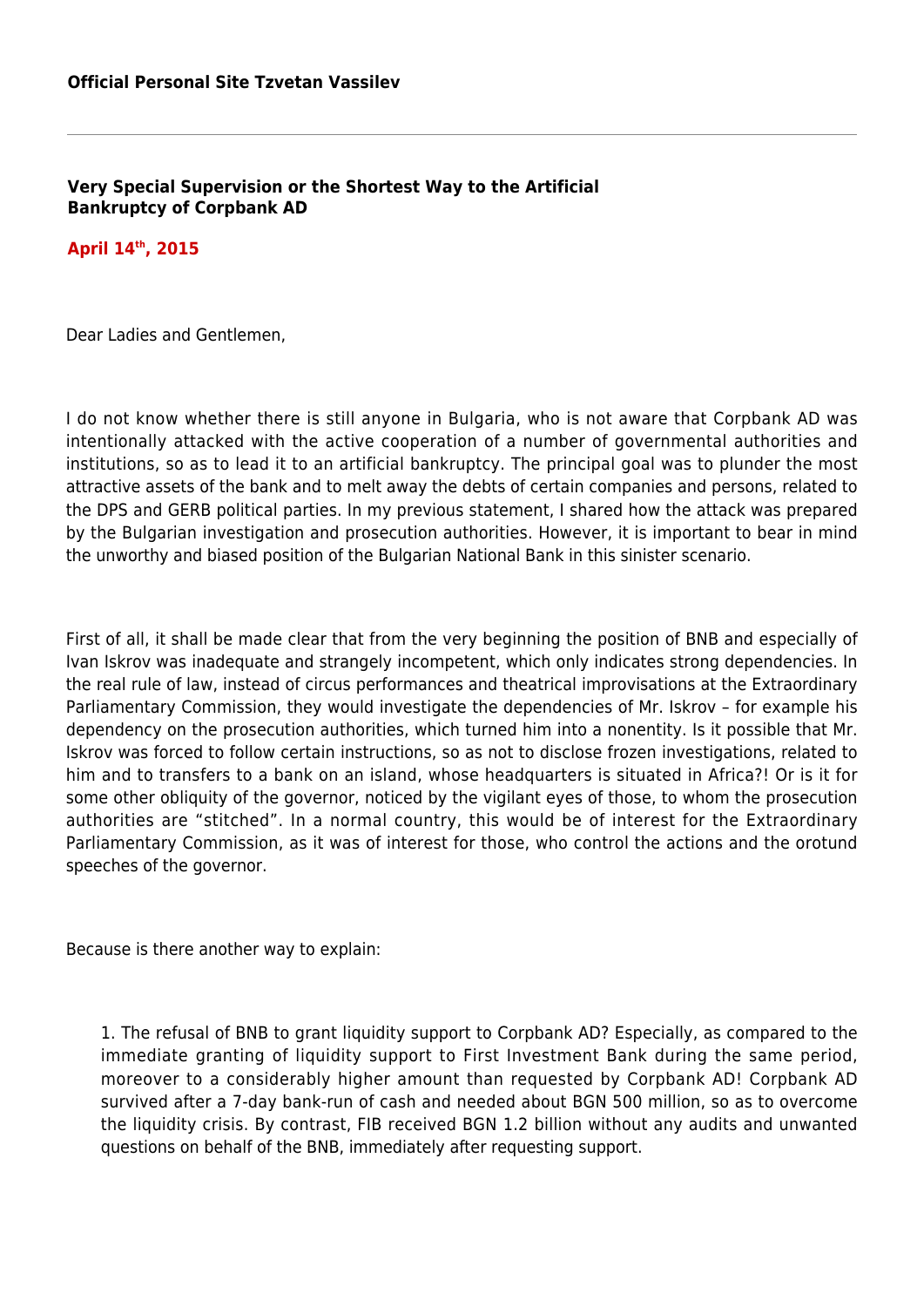2. The difference in the positions of Mr. Iskrov of June  $17<sup>th</sup>$ , 2014 - the date of the official statement of the Central Bank regarding the Corpbank AD crisis, initiated by the independent prosecution authorities (independent, because nothing depends on them without the approval of their masters) - and of June 20<sup>th</sup>, 2014 - the date, when the Governing Council of the BNB adopted the decision to place Corpbank AD under special supervision?

3. The decision of the BNB of June 22<sup>nd</sup>, 2014, to place under special supervision Credit Agricole Bulgaria EAD (currently renamed to Bank "Victoria" EAD), although this bank did not suffer a bank-run?

4. The declaration of the BNB of June  $22^{nd}$ , 2014, that it would nationalize Corpbank AD before even having discussed with the shareholders the potential recapitalization of the bank, which is a standard international practice? Here, we can also mention the biased playing the shareholders off and the refusal of BNB's management to meet with them for months!

5. The hallucinations of the Governor in respect of the taking out of BGN 200 million in sacks in broad daylight in the center of Sofia, which were presented in his notorious statement of July 11<sup>th</sup> , 2014?

6. The appointment of conservators, who do not comply with the requirements of the Law on Credit Institutions and do not possess experience and qualification to occupy such positions?

7. The carrying out of a fictitious "audit" of Corpbank AD based on standards, which have never been applied either in Bulgaria, or in the European Union?

8. The complex policy for the biased and intentional deterioration of Corpbank AD's situation during the "special supervision", which can readily be renamed to "devastating supervision"?

The overall conduct of the BNB after the artificially caused liquidity crisis at Corpbank AD by the theatrical masters of the Bulgarian prosecution authorities is an example of how within a short time frame a bank, which was operating well until yesterday, may be liquidated!

Let's draw our attention to certain less known facts of BNB's activity in relation to the intentional ruination of Corpbank AD:

## **I. Excessively "Special" Special Supervision**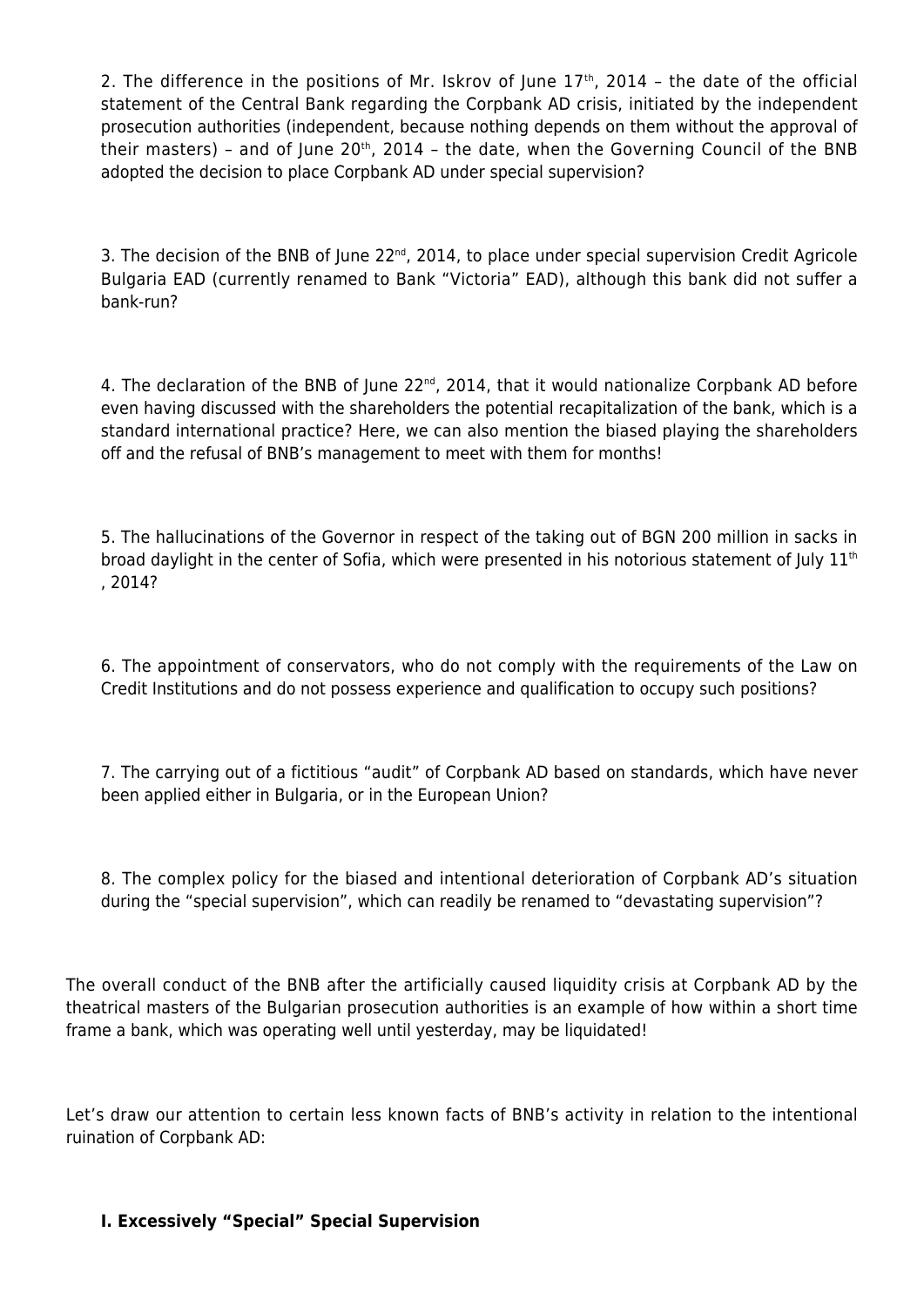It is a less known fact that the Governing Council of the BNB introduced the most severe measures of the special supervision that are provided for by the Law on Credit Institutions, without having regard, for a moment, to the particular situation, in which the bank was placed as a result of the demonstrative actions of the investigation and prosecution authorities – from preventing of "killings", through massive rushing into offices and arrests, to accusations in misappropriation before completion of the investigation, and etc.

In practice, the inadequate measures of the BNB foreordained the destiny of Corpbank AD. Undoubtedly, no one at BNB had illusions that Corpbank AD would be rescued, because, apparently, these were the instructions of #WHO or of SOME#ONE.

What are the proofs:

1. There is no reasoning in the decisions of the Governing Council of the BNB as required by Article 151, Par. 2 of the Law on Credit Institutions;

2. The imposed measures are to be applied in case of risk of insolvency, while Corpbank AD, as at the moment of its placing under special supervision, was in a situation of classic liquidity crisis;

3. The measures are the most severe possible that are envisaged in the Law and do not provide any opportunity to the already former managing bodies to cooperate with the quaestors for the rescuing of Corpbank AD;

4. The mere measures are neither differentiated, not directed to the rescuing of the bank. In practice, the full ban on all transactions deprived the customers of Corpbank AD of the possibility for servicing of their exposures.

Actually, why are we surprised, when, 2 weeks after placing Corpbank AD under special supervision, Iskrov was ready with his proposals for dividing of the bank into a good and a bad one, supported by the draft-legislative tandem Peevski - Tsonev (forgive me God, but this is a pure mockery)?

## **II. What Did the Conservators "Do" at Corpbank AD?**

I already had the opportunity to call them an "external unit of the investigation and prosecution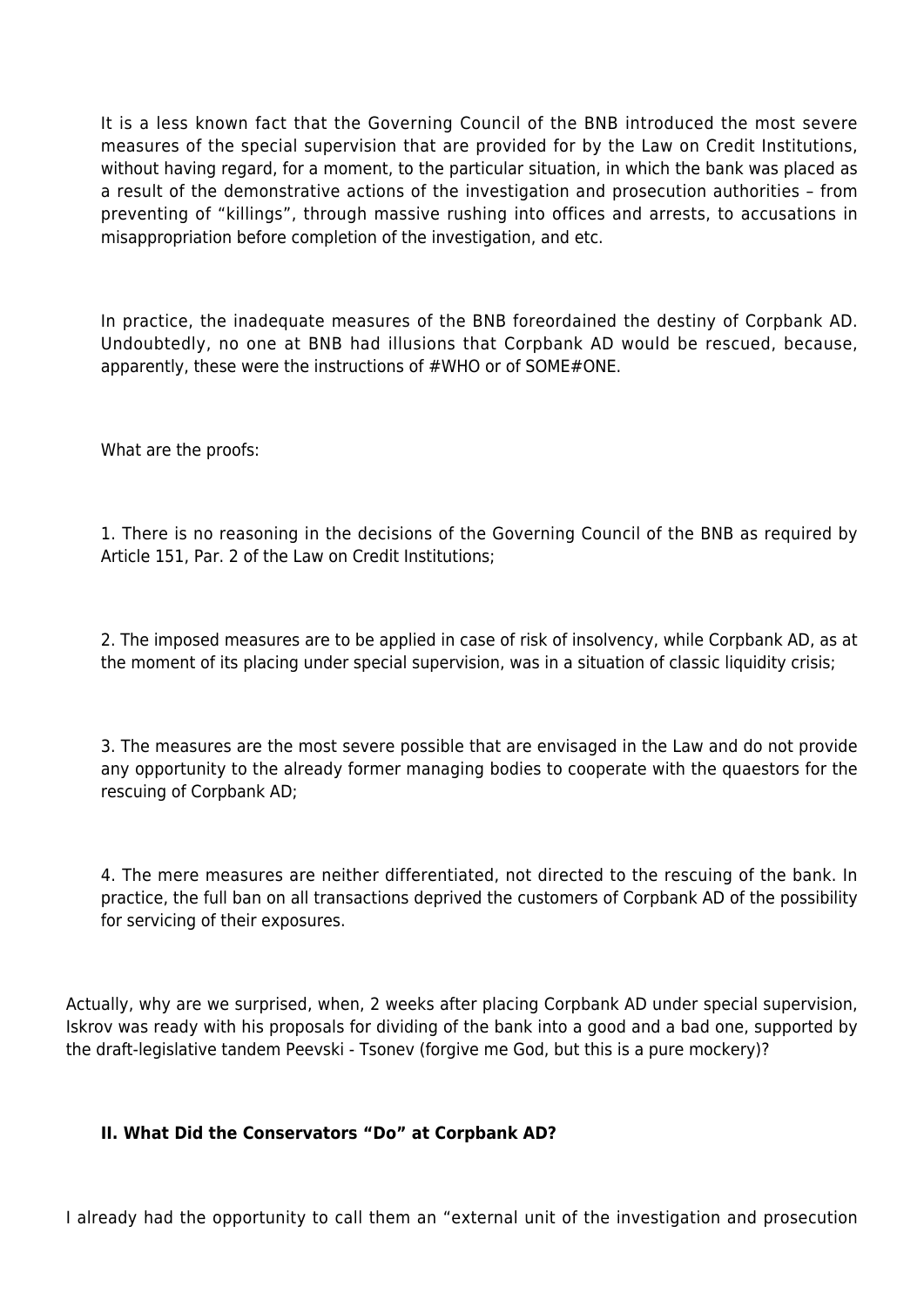authorities". Their activities absolutely confirm the correctness of this definition, because they are manifestly directed against the interests of the depositors and of the bank itself.

Here are several examples:

1. Information of the assets and liabilities of Corpbank AD is carried about without control and in direct breach of the bank secret rule;

2. The "protected" witnesses of Peevski and the prosecution authorities walk about the bank, as if it is their patrimony;

3. Customers' files were taken away to the investigation authorities and brought back in absolute violation of the law (we shall bear in mind that during that period there were a lot of talking about the recovery of the bank). Are the conservators going to deny that files were brought back to them in bulk and without any inventory? Probably, yes! To their great regret and to the regret of the misled employees of the investigation and prosecution authorities, there are witnesses of that too!

4. Meanwhile, before the kind and "competent" eyes of these conservators, investigation and prosecution authorities, the assets of the bank are subject to nuisance. None of them is interested in who their main witness and his claqueurs think they are, when disposing of property that certainly does not belong to them? This appears to be an example of your dual standards, gentlemen from the prosecution authorities and BNB? Naturally, for the bigger part of the illegal actions of these persons, of which I and my attorneys are aware, we have already reported. Currently, they are making it clear that the "A crow doesn´t rip out the eyes of another crow" principle is fundamental. I am sure, however, that a day will come, when the society will be interested in that!

5. Are the conservators able to give a reasonable answer to the question: why did their authorized representative abstain at the General Meeting of the Shareholders of Bulgartabac holding, clearly contrary to the interests of Corpbank AD? #WHO gave you this advice, disrespected Lyutov and Kostadinchev? To whom did you report – to the Governing Council of BNB, to the prosecution authorities or personally to Peevski?

Do you know that only this action/inaction of yours caused a damage of about BGN 30 million to the bank, respectively, to its creditors? The cases with Rubin, Petrol, the so-called studios of the "investor" Staliyski, and many others are similar. Meanwhile, you and your superiors from Berlin and Montevideo did whatever you could to put obstacles in the normal operation of a business that worked, so as to prove their crazy thesis that the bank is a "pyramid".